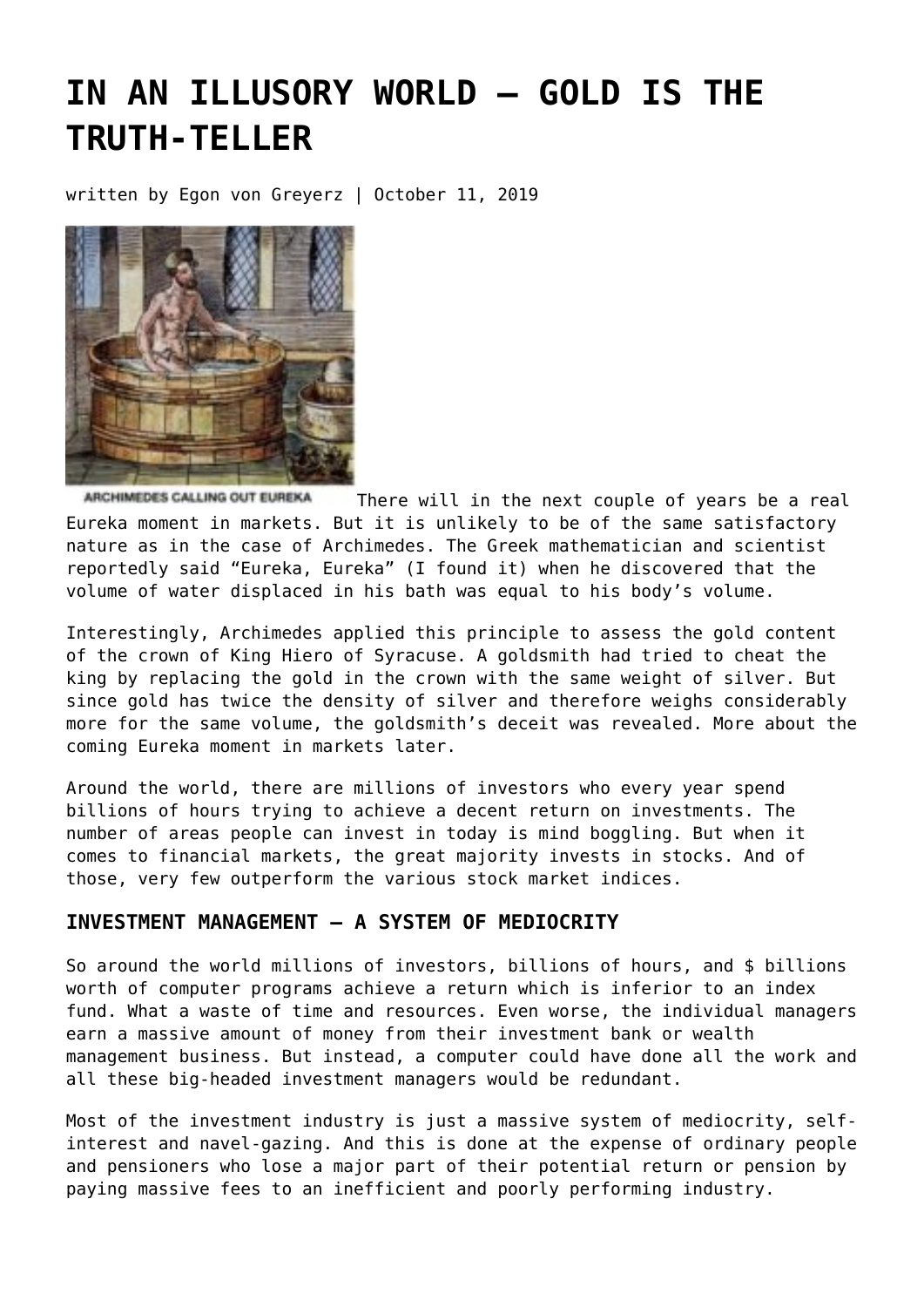So we have a mediocre asset management industry achieving poor returns on average at a time when all asset markets are setting records. What will then happen when stock markets turn down. Even worse, what happens when markets crash which is extremely likely to happen this year or at the latest in early 2020.

# **BUYING THE DIPS WILL FAIL IN THE COMING BEAR MARKET**

And what happens to the asset management industry when we have had a secular bear market for a few years and stocks around the world lose on average 75-95% in real terms? Because, that is the most likely scenario in the next few years. In the first year or two, all investors will buy the dips. This has worked for years or even decades so why wouldn't it work this time? Well, it will work for a very limited time when central banks around the world print additional 10s of trillions or maybe even 100s of trillions as the derivate bubble implodes.

# **EUREKA – THE PRINTED MONEY HAS NO VALUE AFTER ALL!**

But what will be different this time is that the market, will call the tricksters' bluff. **The Eureka moment for the world will be when the coming "unlimited-money-creation-out-of-nowhere" trick will not work.** For decades the central bankers have got away with printing money that they told the world has real value. Gold has of course always revealed the deceit of central bankers by destroying the value of paper money. But since virtually nobody owns gold (less than 0.5% of global financial assets), **very few understand that their paper money has against gold lost around 98-99% since 1971 and 75%-85% since 2000.** And governments are doing their utmost to conceal this incompetence in managing a country's finances.

| <b>GOLD PER OZ</b>   | 1971          | 2000                     | 2019                                  | <b>DROP IN</b><br><b>CURRENCY</b><br>2000-2019 | <b>DROP IN</b><br><b>CURRENCY</b><br>1971-2019 |
|----------------------|---------------|--------------------------|---------------------------------------|------------------------------------------------|------------------------------------------------|
| <b>USA</b>           | <b>USD 35</b> | <b>USD 288</b>           | <b>USD 1440</b>                       | 80%                                            | 98%                                            |
| <b>UK</b>            | <b>GBP 15</b> | <b>GBP 177</b>           | <b>GBP 1186</b>                       | 85%                                            | 99%                                            |
| <b>GERMANY/EU-EZ</b> | <b>EUR 65</b> | <b>EUR 286</b>           | <b>EUR 1297</b>                       | 78%                                            | 95%                                            |
| <b>SWITZERLAND</b>   |               | <b>CHF 148 : CHF 458</b> | <b>CHF 1414</b>                       | <b>68%</b>                                     | 90%                                            |
| <b>SWEDEN</b>        |               |                          | <b>SEK 182 : SEK 2448 : SEK 13900</b> | 82%                                            | 99%                                            |
| <b>CANADA</b>        | <b>CAD 35</b> | <b>CAD 417</b>           | <b>CAD 1901</b>                       | <b>78%</b>                                     | 98%                                            |
| <b>AUSTRALIA</b>     | <b>AUD 31</b> | <b>AUD 438</b>           | <b>AUD 2121</b>                       | 79%                                            | 99%                                            |
| <b>JAPAN</b>         |               | JPY 12K : JPY 31K        | <b>JPY 153K</b>                       | 80%                                            | 92%                                            |
| <b>ARGENTINA</b>     |               | <b>ARS 288</b>           | ARS 64M                               | 99.99%                                         |                                                |
| <b>VENEZUELA</b>     |               | <b>VEF 180</b>           | <b>VEF 357M</b>                       | 99.99%                                         |                                                |

# THE CURRENCY RACE TO THE BOTTOM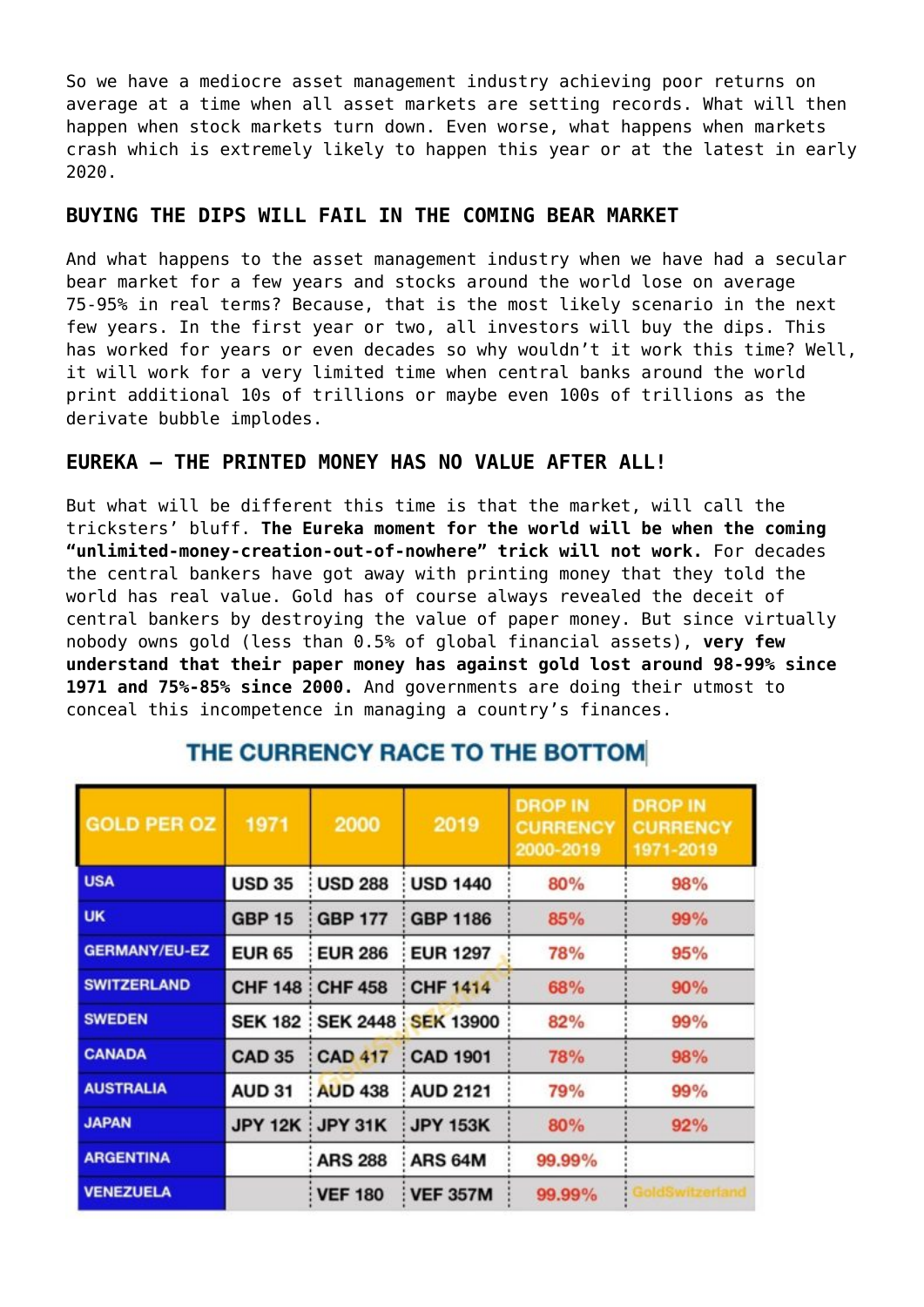

This time, it won't be someone shouting Eureka.

Instead it will be an event that the world will experience in the most unpleasant way. Because **it is likely that the sheer weight of the debt will totally crush the global financial system. This is the Eureka moment when people will realise that all the money printed, including all debt, actually has zero value.** Because when you issue debt out of thin air, it must have zero value. For some reason no one has ever questioned this for the last few decades. I am sure that Archimedes, the brilliant mathematician would have proven that in a few minutes.(see picture)

#### **IF PRINTED MONEY IS WORTHLESS SO ARE THE ASSETS FINANCED BY DEBT**

But the problem is much deeper. **If the debt and the money printed have no value, neither do the assets that the debt has financed.** If you attach a false value to debt or printed money, all the assets that were bought with this debt like stocks, bonds, and property will also have a false value. It is pretty straightforward really. If you print money at zero cost, it must have zero value. And even worse, if you lend it out at zero cost, the assets that this money is invested in must also have zero value. The equation is simple: 0 value IN = 0 value OUT.

As long as the value attributed to the debt is positive, the assets financed by the debt will have a positive value. **But when the Eureka moment arrives and the debt implodes due to the sheer volume of worthless credit issued, then the debt becoming worthless will also lead to the assets financed by the debt being worthless.**

#### **IN AN ILLUSIVE WORLD MOST VALUES ARE FALSE**

This is such a self-evident concept that everybody should see it. But **in a world with illusive debt and illusive assets, people live under the illusion that it is all for real. How disillusioned they will become in the next few years when there will the most massive destruction of asset values and wealth.** Only future historians will see this clearly. But it is of course easy when you have the benefit of hindsight.

It is really incredible that so few people can see clearly today what is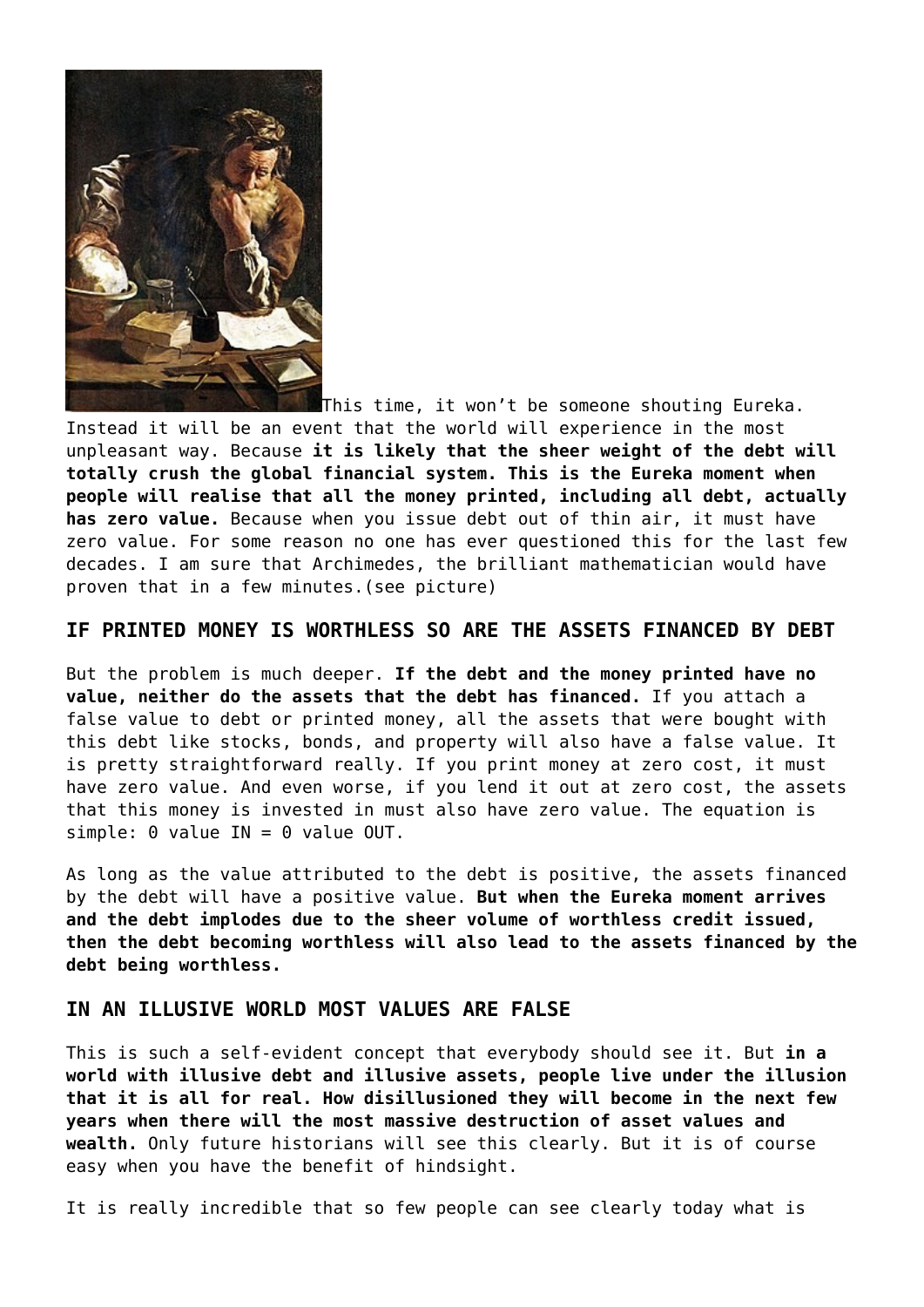happening. All they need to do is to measure assets using gold as the yardstick. Gold is the only money which has survived in history and the only money which has maintained its purchasing power for thousands of years. **This means that gold is a truth teller and consequently reveals governments' and central banks' deceitful actions in creating false money.**

I showed above how paper money lost 98-99% of its value since 1971. It is the same with stock markets. **We measure stocks in fake or printed money which has illusory value. If we instead measure stocks in gold, we find the truth.** And the truth is that stocks look very different if you measure the performance in real money or gold.

No yardstick is perfect, not even gold. Especially since gold is manipulated by the BIS in Basel (Bank of International Settlement) together with the bullion banks. Nevertheless, it is the best measure we have to gauge the performance of most assets including stocks.

#### **GLOBAL STOCKS ARE DOWN 60%-85% IN REAL TERMS**

The table below shows how some of the major stock markets have performed in real money or gold since 2000. The year 2000 is of course important since it is the turn of the century. The starting date clearly makes a difference for any performance chart. The gold haters always take 1980 as a starting point as it shows gold in its worst light. Gold reached \$850 in January 1980 and corrected down for 20 years thereafter. But it is important to understand that gold had come from \$35 in August 1971. This is when Nixon abandoned the gold standard.

Anyway, the year 2000 is a logical starting point and gives us almost 20 years of data.

**The table below shows that since 2000, gold has outperformed all stock markets significantly.** The best performers are the Dow and the Dax that have lost "only" 58% and 63% respectively against gold. The Nikkei and the FTSE have lost 80% and 85% versus gold which is quite remarkable.

Yes, I am aware that dividends are not included except for in the Dax. But this would not make up for the significant underperformance of stocks. It is of course possible to lend the gold and earn a return on it too. But from a wealth preservation perspective, we wouldn't recommend this.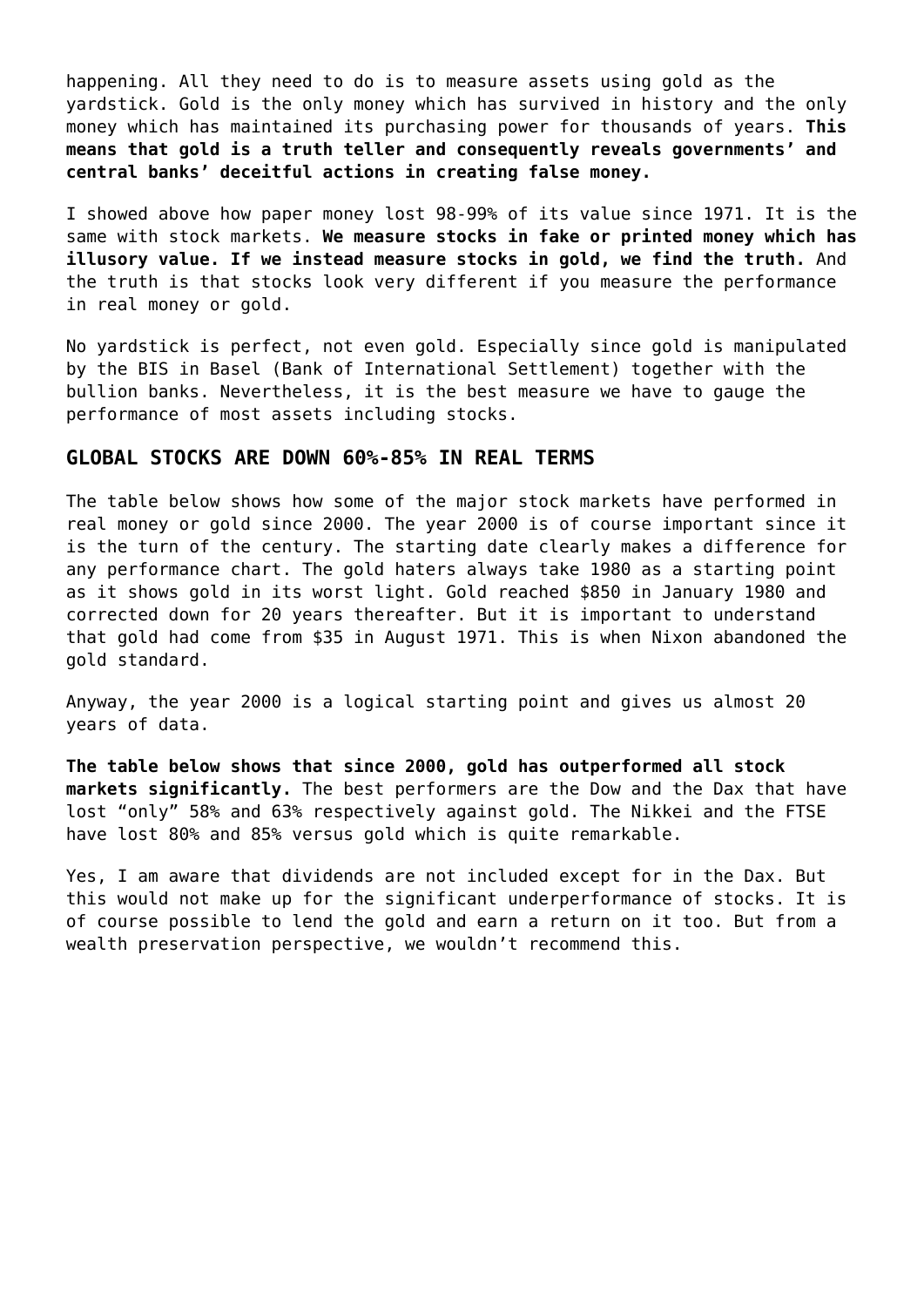| <b>STOCKS</b><br><b>VS</b><br><b>GOLD</b> | <b>INDEX</b><br>JAN.<br>2000 | <b>INDEX</b><br>OCT.<br>2019 | <b>GOLD</b><br><b>JAN 2000</b> | GOLD<br><b>OCT</b><br>2019 | <b>RATIO</b><br><b>INDEX/</b><br><b>GOLD</b><br>2000 | <b>RATIO</b><br><b>INDEX/GOLD</b><br>2019 | <b>CHANGE %</b><br><b>STOCKS</b><br><b>DOWN vs</b><br><b>GOLD</b> |
|-------------------------------------------|------------------------------|------------------------------|--------------------------------|----------------------------|------------------------------------------------------|-------------------------------------------|-------------------------------------------------------------------|
| <b>DOW JONES</b>                          | 11,500                       | 26,420                       | \$288                          | \$1,505                    | 40                                                   | 17                                        | $-58%$                                                            |
| <b>FTSE UK</b>                            | 6930                         | 7.155                        | <b>GBP178</b>                  | GBP1.222                   | 39                                                   | 6                                         | $-85%$                                                            |
| <b>DAX</b>                                | 6835                         | 12,012                       | <b>EUR285</b>                  | EUR1,371                   | 24                                                   | 9                                         | $-63%$                                                            |
| <b>NIKKEI</b>                             | 19,000                       | 21,400                       | JPY29K                         | <b>JPY160K</b>             | 0.65                                                 | 0.13                                      | $-80%$<br>Switzerland                                             |

#### **MAJOR STOCK INDICES vs GOLD - 2000 - 2019**

The conclusion is very simple. There is a vast industry in the world that spends massive amounts of money managing money for pension funds, mutual funds, ETFs and a vast offer of stock funds as well as for individuals. This industry earns a fortune for the professionals regardless of their performance.

**And we can be certain that none of the managers would ever consider making a major investment into gold. They never look at gold,** they don't understand it and even if they did, they wouldn't make enough money for themselves by just holding gold. Much better to churn commissions by buying and selling stocks regularly.

The managers of stocks have added zero, nada, to real returns of investors. Because we must remember that **it is not gold that has outperformed stocks. Instead it is stocks that have underperformed massively by not even keeping apace with the value of real money in the form of gold. So measured in real money or gold, stocks have been an awful investment for the last 20 years.**

But virtually nobody is aware of this. Instead people are paying billions to reward a totally inefficient asset management industry.

Even worse is that the trend outlined above will now accelerate. **Stocks will soon go into free-fall against gold and lose 75% to 95% from here.** I do know that the asset management industry will find that forecast totally ridiculous. But since none of them is aware how much they have lost so far in real terms, they are also totally ignorant when it comes to what will happen next.

# **HOLDERS OF GOLD WILL SLEEP WELL**

The acceleration phase of stocks plunging and gold surging is imminent. We could see a stock market crash in October. At the latest it will happen in early 2020. At the same time gold in all currencies will move up very fast to significantly higher levels.

The small minority of wealth preservationists will sleep well with their